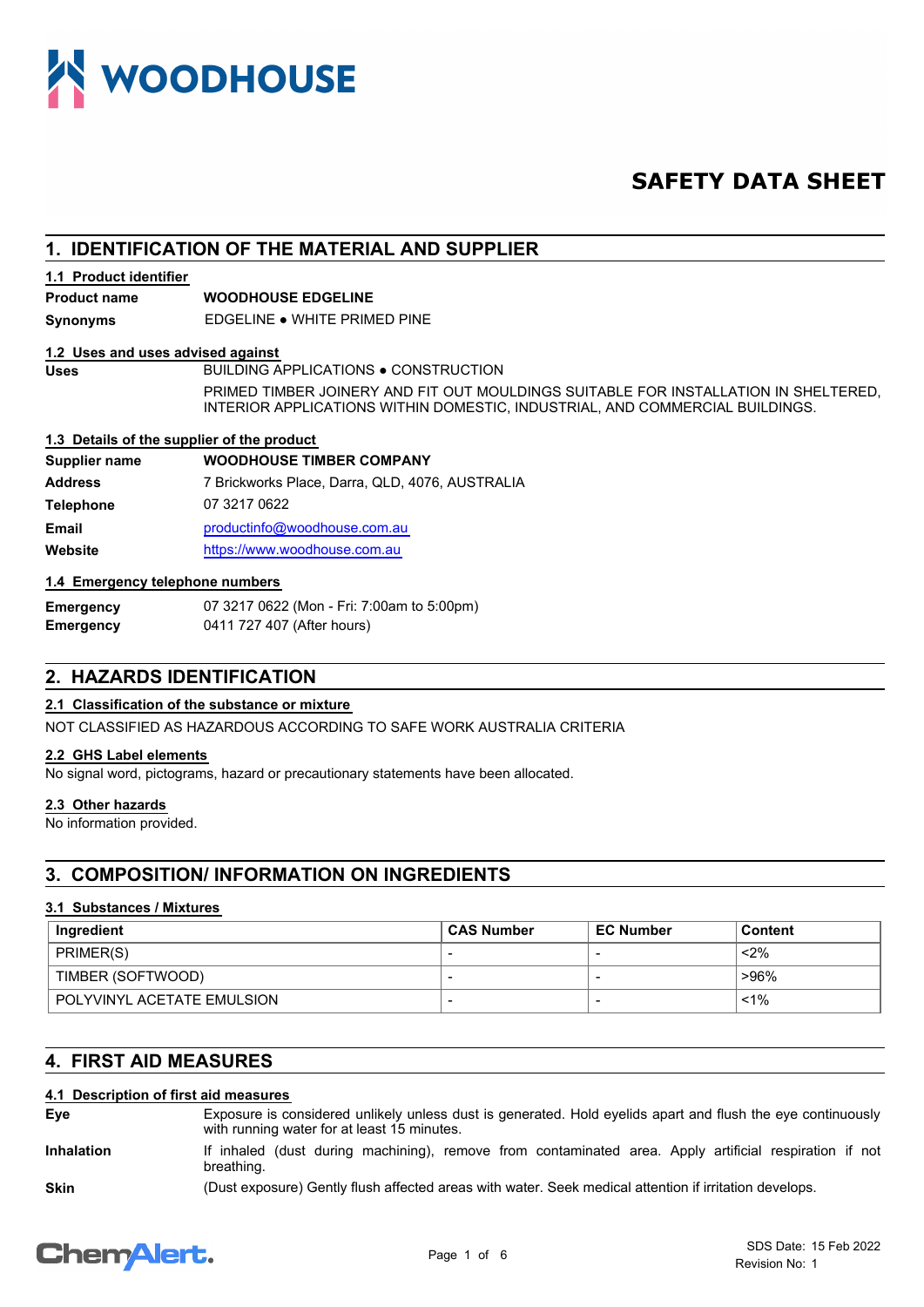# **PRODUCT NAME WOODHOUSE EDGELINE**

For advice, contact a Poisons Information Centre on 13 11 26 (Australia Wide) or a doctor (at once). Due to product form and application, ingestion is considered unlikely. **Ingestion**

**First aid facilities** Normal washroom facilities should be available.

#### **4.2 Most important symptoms and effects, both acute and delayed**

No adverse health effects expected if the product is handled in accordance with the SDS and the product label.

## **4.3 Immediate medical attention and special treatment needed**

Treat symptomatically.

# **5. FIRE FIGHTING MEASURES**

## **5.1 Extinguishing media**

Water spray or fog, for large quantities. Prevent contamination of drains and waterways.

#### **5.2 Special hazards arising from the substance or mixture**

Combustible. May evolve toxic gases (carbon oxides, hydrocarbons) when heated to decomposition. Finely divided dust may form explosive mixtures with air.

## **5.3 Advice for firefighters**

Evacuate area and contact emergency services. Toxic gases may be evolved in a fire situation. Remain upwind and notify those downwind of hazard. Wear full protective equipment including Self Contained Breathing Apparatus (SCBA) when combating fire. Use waterfog to cool intact containers and nearby storage areas.

## **5.4 Hazchem code**

None allocated.

# **6. ACCIDENTAL RELEASE MEASURES**

## **6.1 Personal precautions, protective equipment and emergency procedures**

Wear Personal Protective Equipment (PPE) as detailed in section 8 of the SDS.

### **6.2 Environmental precautions**

Prevent product from entering drains and waterways.

#### **6.3 Methods of cleaning up**

If spilt, collect and reuse where possible.

### **6.4 Reference to other sections**

See Sections 8 and 13 for exposure controls and disposal.

# **7. HANDLING AND STORAGE**

#### **7.1 Precautions for safe handling**

Before use carefully read the product label. Use of safe work practices are recommended to avoid eye or skin contact and inhalation. Observe good personal hygiene, including washing hands before eating. Prohibit eating, drinking and smoking in contaminated areas.

# **7.2 Conditions for safe storage, including any incompatibilities**

Store in a dry, well-ventilated area.

#### **7.3 Specific end uses**

No information provided.

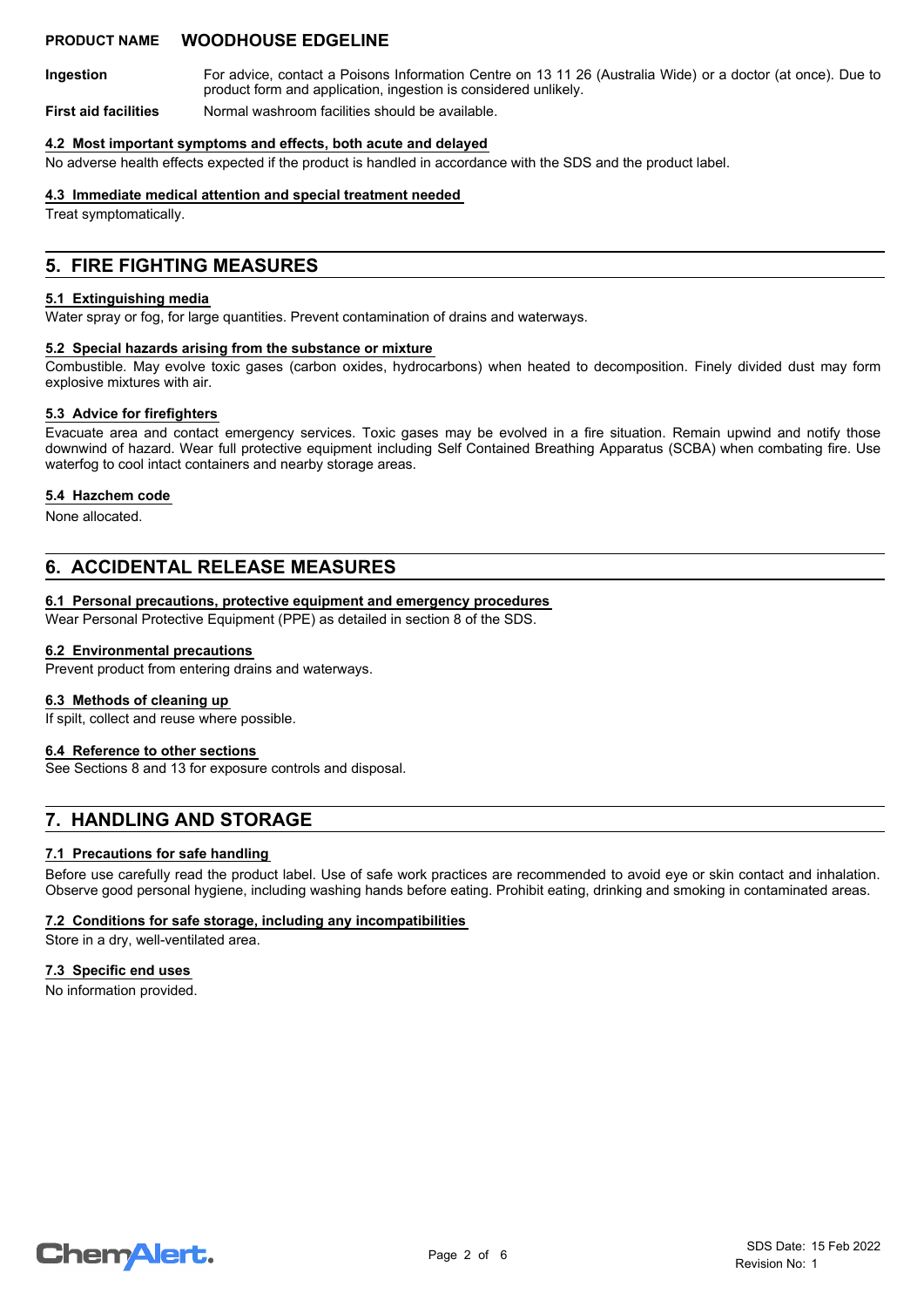# **8. EXPOSURE CONTROLS / PERSONAL PROTECTION**

# **8.1 Control parameters**

# **Exposure standards**

| Ingredient                                           | <b>Reference</b> | <b>TWA</b> |                   | <b>STEL</b> |                   |
|------------------------------------------------------|------------------|------------|-------------------|-------------|-------------------|
|                                                      |                  | ppm        | mg/m <sup>3</sup> | ppm         | mg/m <sup>3</sup> |
| Vinyl acetate                                        | SWA [AUS]        | 10         | 35                | 20          | 70                |
| Wood dust                                            | SWA [Proposed]   | $- -$      | 0.5               | $- -$       | $\qquad \qquad$   |
| Wood dust (certain hardwoods such as beech &<br>oak) | SWA [AUS]        | --         |                   | $- -$       |                   |
| Wood dust (soft wood)                                | SWA [AUS]        | --         |                   | $- -$       | 10                |

## **Biological limits**

No biological limit values have been entered for this product.

# **8.2 Exposure controls**

Avoid inhalation. Use in well ventilated areas. If sanding, drilling or cutting, use appropriate local extraction ventilation. Maintain dust levels below the recommended exposure standard. **Engineering controls**

# **PPE**

| Eye / Face         | Wear dust-proof goggles.                                                                            |
|--------------------|-----------------------------------------------------------------------------------------------------|
| Hands              | Wear leather or cotton gloves.                                                                      |
| <b>Body</b>        | Not required under normal conditions of use.                                                        |
| <b>Respiratory</b> | If cutting or sanding with potential for dust generation, wear a Class P1 (Particulate) respirator. |



# **9. PHYSICAL AND CHEMICAL PROPERTIES**

# **9.1 Information on basic physical and chemical properties**

| <b>Appearance</b>                | WHITE SOLID          |
|----------------------------------|----------------------|
| Odour                            | <b>ODOURLESS</b>     |
| Flammability                     | <b>COMBUSTIBLE</b>   |
| <b>Flash point</b>               | NOT AVAII ABI F      |
| <b>Boiling point</b>             | NOT AVAII ABI F      |
| <b>Melting point</b>             | NOT AVAII ABI F      |
| <b>Evaporation rate</b>          | <b>NOT AVAILABLE</b> |
| рH                               | NOT AVAII ABI F      |
| Vapour density                   | NOT AVAII ABI F      |
| <b>Relative density</b>          | <b>NOT AVAILABLE</b> |
| Solubility (water)               | <b>INSOLUBLE</b>     |
| Vapour pressure                  | <b>NOT AVAILABLE</b> |
| <b>Upper explosion limit</b>     | NOT AVAII ABI F      |
| Lower explosion limit            | NOT AVAII ABI F      |
| <b>Partition coefficient</b>     | <b>NOT AVAILABLE</b> |
| <b>Autoignition temperature</b>  | <b>NOT AVAILABLE</b> |
| <b>Decomposition temperature</b> | <b>NOT AVAILABLE</b> |
| Viscosity                        | NOT AVAILABLE        |
| <b>Explosive properties</b>      | <b>NOT AVAILABLE</b> |
| <b>Oxidising properties</b>      | <b>NOT AVAILABLE</b> |
| Odour threshold                  | <b>NOT AVAILABLE</b> |

# **10. STABILITY AND REACTIVITY**

# **10.1 Reactivity**

Carefully review all information provided in sections 10.2 to 10.6.

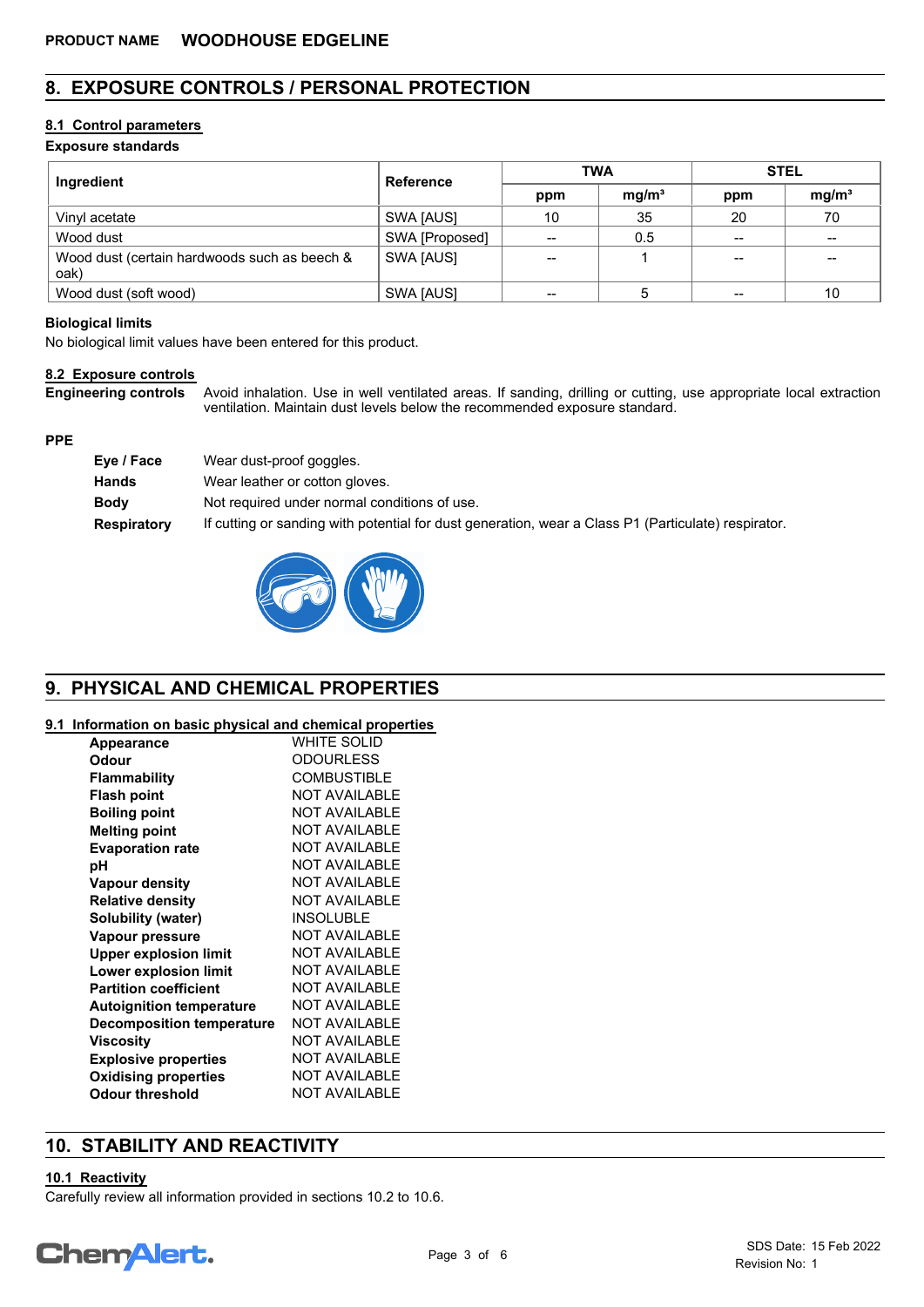# **PRODUCT NAME WOODHOUSE EDGELINE**

### **10.2 Chemical stability**

Stable under recommended conditions of storage.

# **10.3 Possibility of hazardous reactions**

Polymerization will not occur.

### **10.4 Conditions to avoid**

Avoid heat, sparks, open flames and other ignition sources.

### **10.5 Incompatible materials**

Compatible with most commonly used materials.

### **10.6 Hazardous decomposition products**

May evolve toxic gases (carbon oxides, hydrocarbons) when heated to decomposition.

# **11. TOXICOLOGICAL INFORMATION**

## **11.1 Information on toxicological effects**

| <b>Acute toxicity</b>              | This product is expected to be of low toxicity. Based on available data, the classification criteria are not met.                                                                                                                        |
|------------------------------------|------------------------------------------------------------------------------------------------------------------------------------------------------------------------------------------------------------------------------------------|
| <b>Skin</b>                        | Not classified as a skin irritant. Prolonged or repeated exposure to dust may result in mechanical irritation<br>and dermatitis.                                                                                                         |
| Eye                                | Not classified as an eye irritant. Product may only present a hazard if wood is cut or sanded with dust<br>generation, which may result in lacrimation and irritation.                                                                   |
| <b>Sensitisation</b>               | Not classified as causing skin or respiratory sensitisation.                                                                                                                                                                             |
| <b>Mutagenicity</b>                | Not classified as a mutagen.                                                                                                                                                                                                             |
| Carcinogenicity                    | Not classified as a carcinogen. However, repeated exposure to wood dust may result in nasal and paranasal<br>sinus cancers (IARC Group 1). Adverse health effects are usually associated with long-term exposure to high<br>dust levels. |
| <b>Reproductive</b>                | Not classified as a reproductive toxin.                                                                                                                                                                                                  |
| STOT - single<br>exposure          | Not classified as causing organ damage from single exposure.                                                                                                                                                                             |
| <b>STOT - repeated</b><br>exposure | Not classified as causing organ damage from repeated exposure.                                                                                                                                                                           |
| <b>Aspiration</b>                  | Not classified as causing aspiration.                                                                                                                                                                                                    |

# **12. ECOLOGICAL INFORMATION**

# **12.1 Toxicity**

Not expected to be harmful to aquatic life.

#### **12.2 Persistence and degradability**

Not applicable.

## **12.3 Bioaccumulative potential**

This product does not bioaccumulate.

#### **12.4 Mobility in soil**

This product is immobile in soil.

#### **12.5 Other adverse effects**

No information provided.

# **13. DISPOSAL CONSIDERATIONS**

# **13.1 Waste treatment methods**

Dispose of to an approved landfill or waste processing site. Contact the manufacturer/supplier for additional information (if required). **Waste disposal**

Legislation **Dispose of in accordance with relevant local legislation.** 

# **ChemAlert.**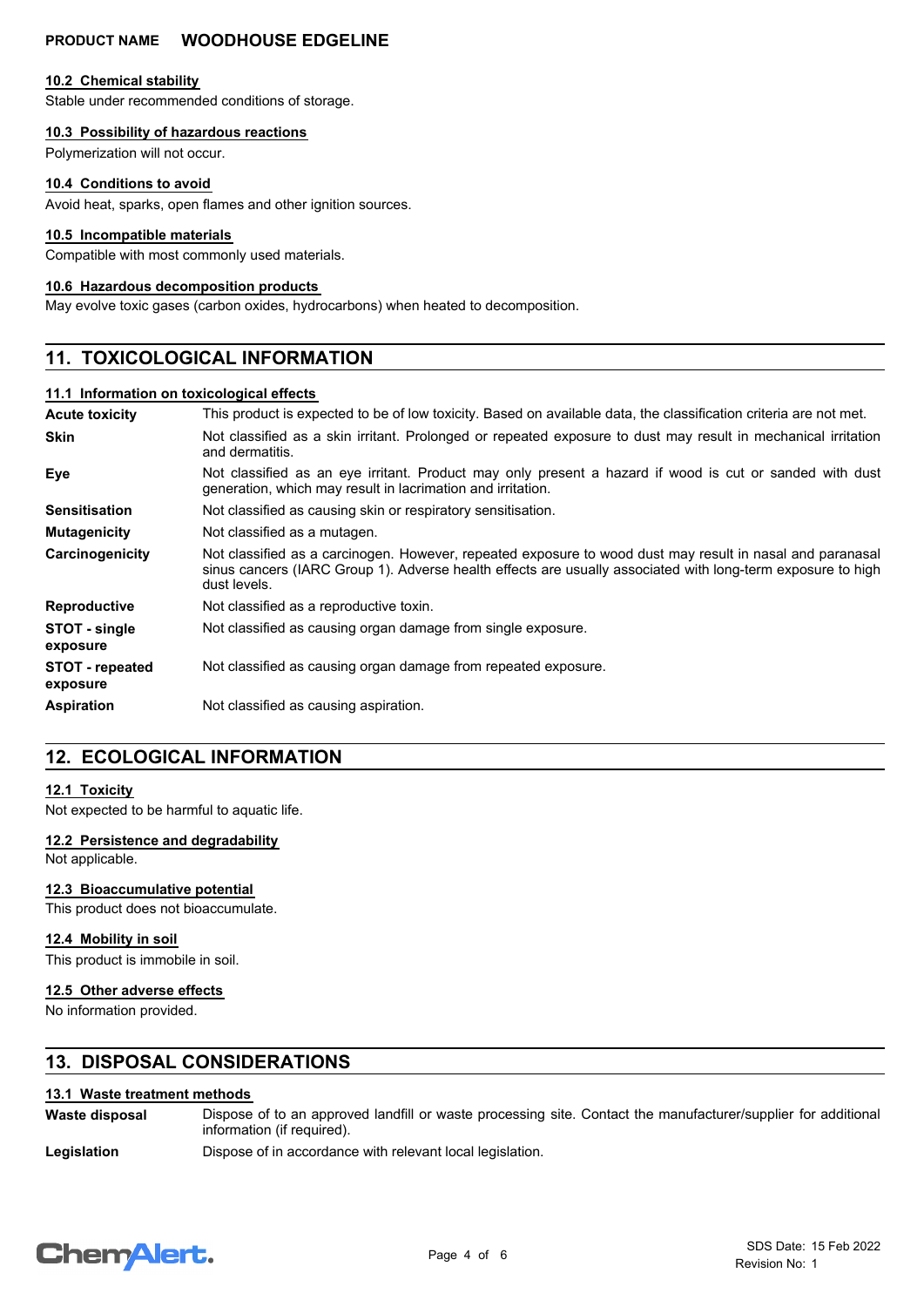# **14. TRANSPORT INFORMATION**

# **NOT CLASSIFIED AS A DANGEROUS GOOD BY THE CRITERIA OF THE ADG CODE, IMDG OR IATA**

|                                     | <b>LAND TRANSPORT (ADG)</b> | <b>SEA TRANSPORT (IMDG / IMO)</b> | AIR TRANSPORT (IATA / ICAO) |
|-------------------------------------|-----------------------------|-----------------------------------|-----------------------------|
| 14.1 UN Number                      | None allocated.             | None allocated.                   | None allocated.             |
| 14.2 Proper<br><b>Shipping Name</b> | None allocated.             | None allocated.                   | None allocated.             |
| 14.3 Transport<br>hazard class      | None allocated.             | None allocated.                   | None allocated.             |
| 14.4 Packing Group                  | None allocated.             | None allocated.                   | None allocated.             |

**14.5 Environmental hazards**

Not a Marine Pollutant.

**14.6 Special precautions for user**

**Hazchem code** None allocated.

# **15. REGULATORY INFORMATION**

#### A poison schedule number has not been allocated to this product using the criteria in the Standard for the Uniform Scheduling of Medicines and Poisons (SUSMP). **15.1 Safety, health and environmental regulations/legislation specific for the substance or mixture Poison schedule AUSTRALIA: AIIC (Australian Inventory of Industrial Chemicals)** All components are listed on AIIC, or are exempt. **Inventory listings** Safe Work Australia criteria is based on the Globally Harmonised System (GHS) of Classification and Labelling of Chemicals (GHS Revision 7). **Classifications**

# **16. OTHER INFORMATION**

PERSONAL PROTECTIVE EQUIPMENT GUIDELINES: The recommendation for protective equipment contained within this report is provided as a guide only. Factors such as form of product, method of application, working environment, quantity used, product concentration and the availability of engineering controls should be considered before final selection of personal protective equipment is made. **Additional information**

> HEALTH EFFECTS FROM EXPOSURE: It should be noted that the effects from exposure to this product will depend on several factors including: form of product; frequency and duration of use; quantity used; effectiveness of control measures; protective equipment used and method of application. Given that it is impractical to prepare a report which would encompass all possible scenarios, it is anticipated that users will assess the risks and apply control methods where appropriate.